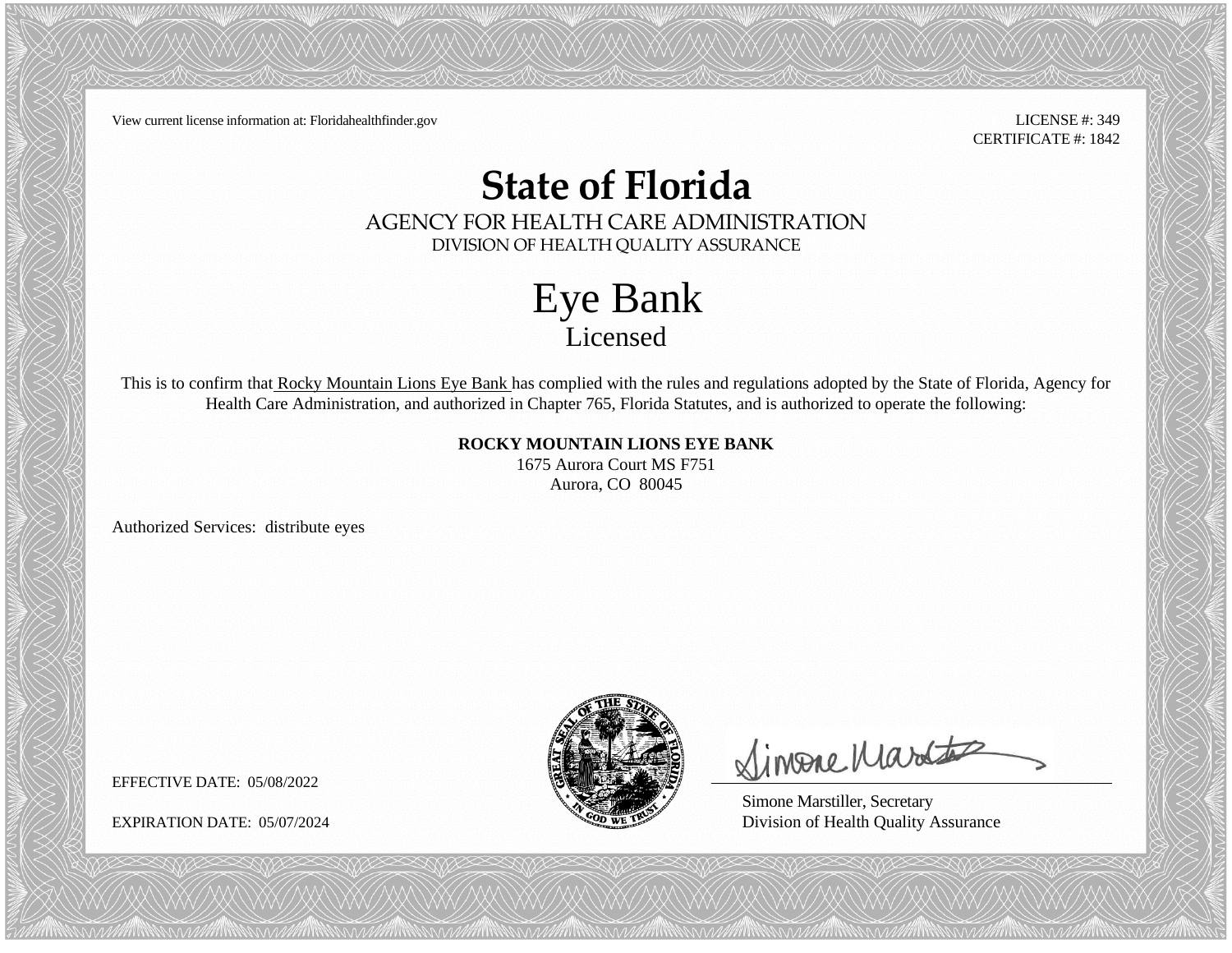

John Lohmeier, Agency Director File Number: 41950197 Rocky Mountain Lions Eye Bank License Number: 349 1675 Aurora Ct Ms F751 Aurora, CO 80045-2517

RON DESANTIS **GOVERNOR** 

SIMONE MARSTILLER **SECRETARY** 

March 3, 2022 Email: Lmarvin@Corneas.Org

Provider Type: Organ And Tissue Procurement

RE: Facility located at 1675 Aurora Court Ms F751, Aurora

Dear Administrator:

The enclosed Organ And Tissue Procurement license with license number 349 and certificate number 1842 is issued for the above provider effective May 8, 2022 through May 7, 2024. The license is being issued for approval of the renewal application.

Review your certificate thoroughly to ensure that all information is correct and consistent with your records. If errors are noted, please contact the .

Please take a short customer satisfaction survey on our website at [ahca.myflorida.com/survey/](http://ahca.myflorida.com/survey) to let us know how we can serve you better. Additional licensure information can be found at [http://ahca.myflorida.com/labs.](http://ahca.myflorida.com/labs)

If we may be of further assistance, please contact me by phone at (850) 412 - 4372 or by email at Dana.Hines@ahca.myflorida.com.

Sincerely,

DanaHines

Laboratory and In-Home Services Unit Division of Health Quality Assurance

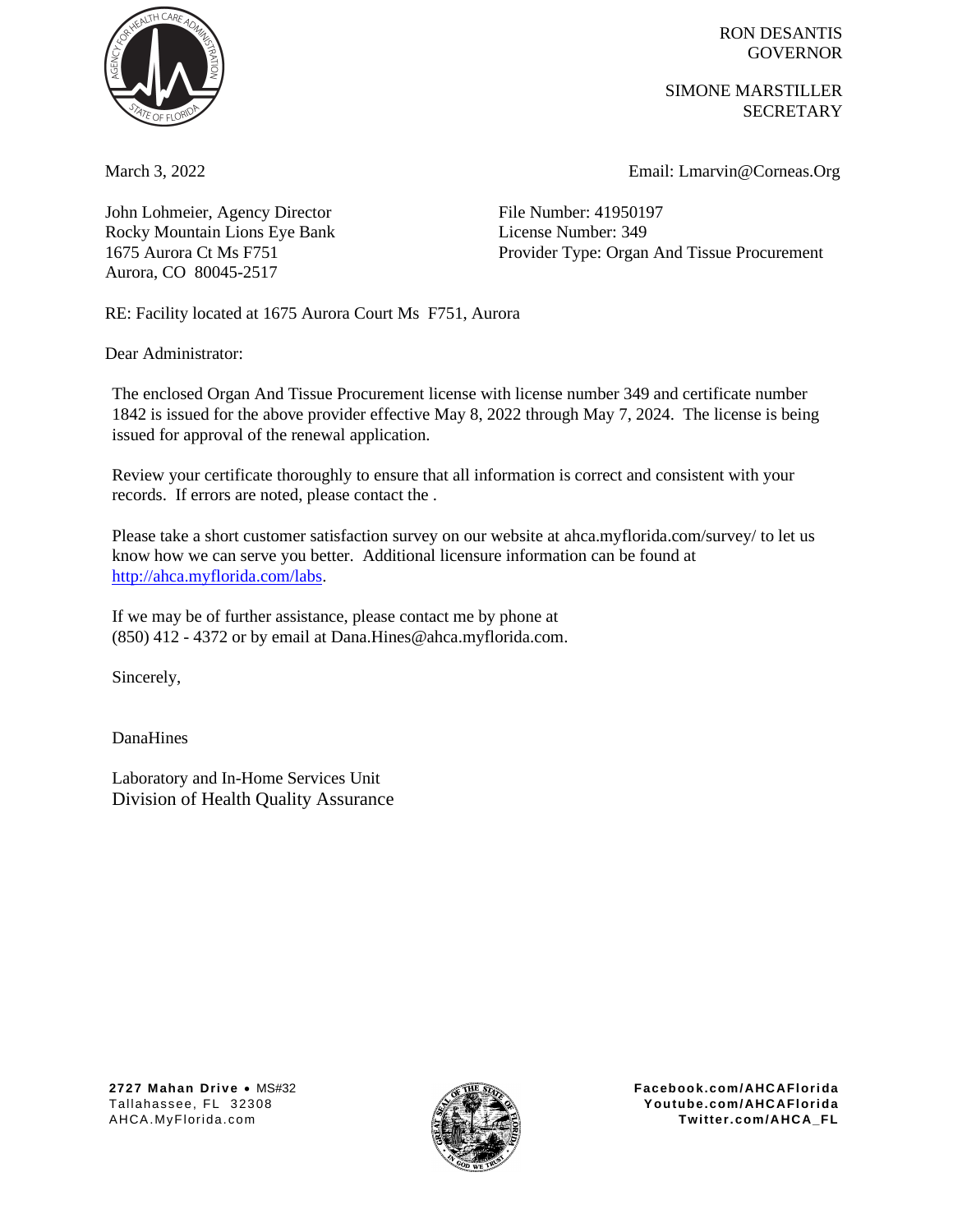View current license information at: Floridahealthfinder.gov

LICENSE #: 349<br>CERTIFICATE#: 1602

# **State of Florida**

## AGENCY FOR HEALTH CARE ADMINISTRATION DIVISION OF HEALTH QUALITY ASSURANCE

### Eye Bank

### Licensed

This is to confirm that Rocky Mountain Lions Eye Bank has complied with the rules and regulations adopted by the State of Florida, Agency for Health Care Administration, and authorized in Chapter 765, Florida Statutes, and is authorized to operate the following:

ROCKY MOUNTAIN LIONS EYE BANK Mail Stop F751<br>Aurora, CO 80045 1675 Aurora Court

Authorized Services: distribute eye tissue

EXPIRATION DATE: 02/06/2022

Secretá/y, Agency for Healt/ Care Administration

EFFECTIVE DATE: 01/14/2020